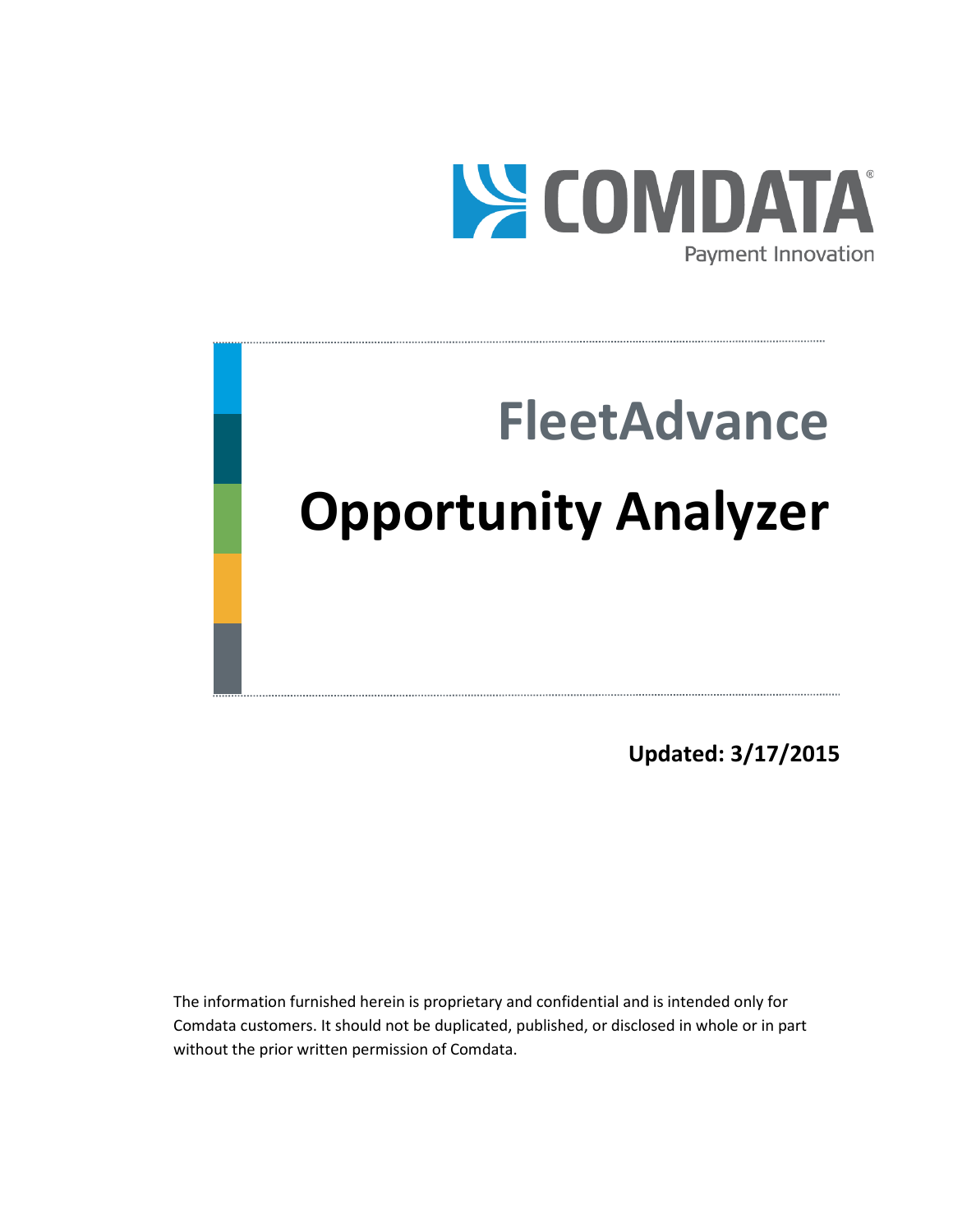## Contents of this Guide

[Overview](#page-1-0) … 1

- [Getting Started](#page-3-0) … 2
- [Fleet Performance](#page-4-0) … 3
- [Savings Calculator](#page-5-0) … 4
- <span id="page-1-0"></span>[Top Opportunities](#page-6-0) … 5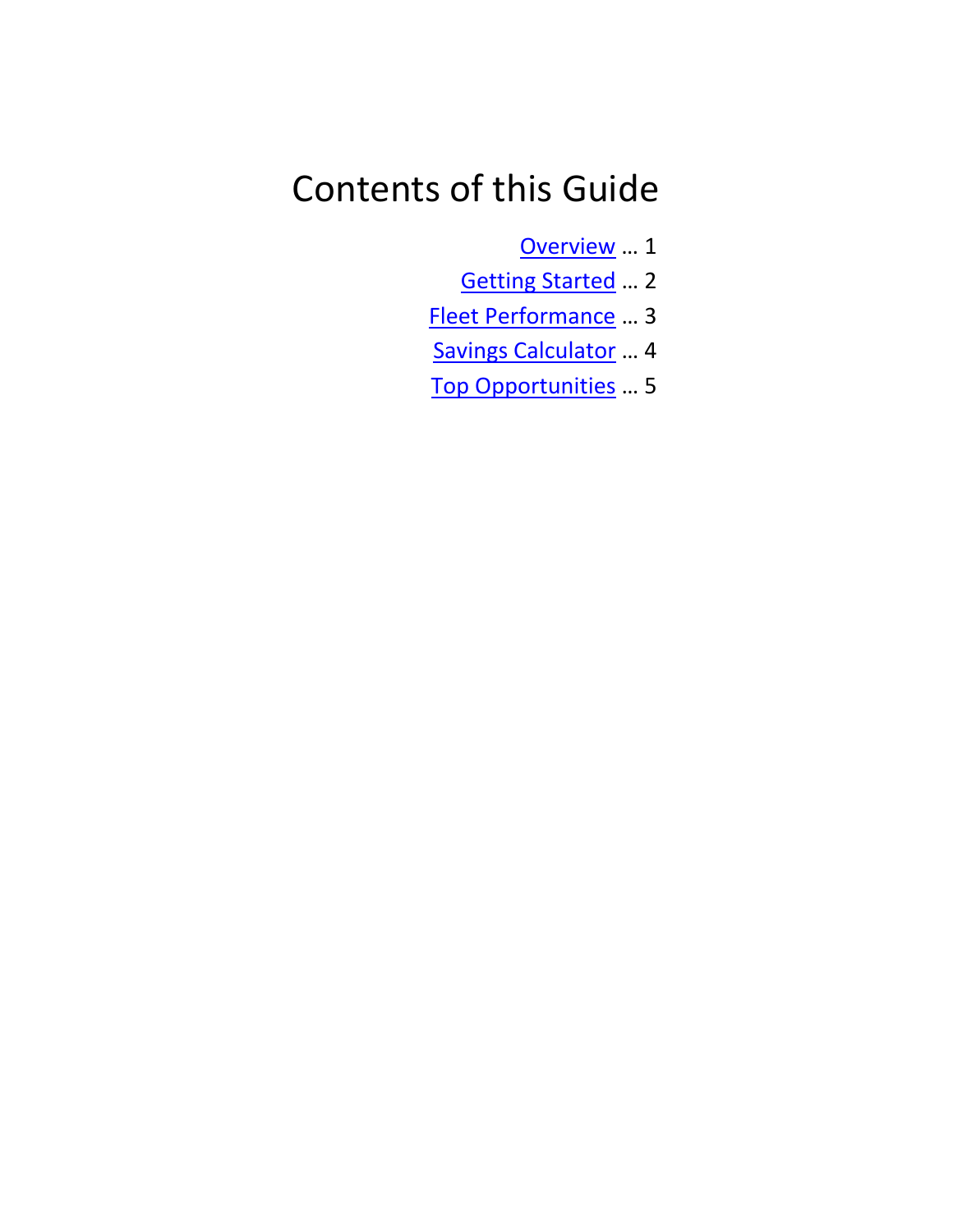### **Overview**

*FleetAdvance is Comdata's real-time fuel management console providing an advanced, map-based view into fuel purchasing and driver behavior. FleetAdvance works through a real-time scoring system that evaluates each fuel transaction as it occurs, showing how each fueling decision ranks against potential cost-saving alternatives.*

The FleetAdvance Opportunity Analyzer is a dynamic analytics tool that provides insight into your fuel savings opportunities and allows you to measure areas of improvement. The Opportunity Analyzer is easily accessible and intuitive to use. Key features of the Opportunity Analyzer include:

- A dashboard summarizing your fleet performance, a tool for measuring your potential savings, and detailed data on your savings opportunities by drivers, states, and merchants.
- The ability to pull data by a specified date range.
- Responsive web design that allows you to view the analyzer on tablets and mobile devices.

The Opportunity Analyzer is your tool for taking control of your fuel savings. This guide provides an overview of each feature and its value.

| select a customer id:<br>77777 - PC CARD EMBOSSING | select date range:<br>$\boldsymbol{\mathrm{v}}$ |                              | show only:                                                                                                                                                                                 |                                                  |                            |
|----------------------------------------------------|-------------------------------------------------|------------------------------|--------------------------------------------------------------------------------------------------------------------------------------------------------------------------------------------|--------------------------------------------------|----------------------------|
|                                                    | ■ 03/10/2015 - 03/17/2015                       |                              | Day<br>Week<br>Month<br>Year                                                                                                                                                               |                                                  |                            |
| <b>Fleet Performance</b><br>/ Where you are        |                                                 |                              |                                                                                                                                                                                            |                                                  |                            |
| 85<br>$\mathbf{F}$<br>AVERAGE SCORE                | $^{\circledR}$                                  | \$710k<br><b>IFI SAVINGS</b> | 543<br>Δ<br><b>DRIVER ALERTS</b>                                                                                                                                                           | ★                                                | 99<br>BEST IN CLASS SCORE  |
| <b>Savings Calculator</b><br>/ Where you can go    |                                                 |                              |                                                                                                                                                                                            |                                                  |                            |
| A FUEL SCORE OF                                    |                                                 |                              |                                                                                                                                                                                            |                                                  |                            |
|                                                    |                                                 |                              | 40 41 42 43 44 45 46 47 48 49 50 51 52 53 54 55 56 57 58 59 60 61 62 63 64 65 66 67 68 69 70 71 72 73 74 75 76 77 78 79 80 81 62 83 23 54 55 68 97 98 99 90 91 92 93 94 95 96 97 98 99 100 | $\mathbf{L}$                                     |                            |
|                                                    |                                                 |                              |                                                                                                                                                                                            | (85)<br><b>R5</b>                                | 99                         |
|                                                    |                                                 |                              |                                                                                                                                                                                            | YOUR AVERAGE SCORE                               | <b>BEST IN CLASS SCORE</b> |
|                                                    |                                                 |                              |                                                                                                                                                                                            |                                                  |                            |
| <b>CAN REDUCE YOUR</b>                             | <b>SAVING AN</b>                                |                              | WITH A BEST IN CLASS                                                                                                                                                                       |                                                  |                            |
| 0.00%<br><b>FUEL SPEND</b>                         | <b>ESTIMATED</b>                                | ַ∩ \$                        | <b>RANK OF</b><br>out of 100 based on gallons purchased                                                                                                                                    | <b>TRANSACTIONS BELOW</b><br><b>TARGET SCORE</b> | 8,327                      |
| <b>Top Opportunities</b><br>/ How to get there     |                                                 |                              |                                                                                                                                                                                            |                                                  |                            |
| Driver v:                                          | ø<br><b>Score</b>                               | State v                      | ø<br><b>Score</b>                                                                                                                                                                          | Chain v                                          |                            |
| PEREIRA KRYTEN                                     | 0.00<br>$\bullet$                               | AB                           | 0.36                                                                                                                                                                                       | ALLSUP'S PETROLEUM INC                           | 0.00                       |
| LEELAH WENDELL                                     | 0.00<br>$\bullet$                               | ME                           | 18.23                                                                                                                                                                                      | SHOEMAKER TRUCK STATION                          | 0.00                       |
| <b>RICK KANE</b>                                   | 0.00<br>$\bullet$                               | CA                           | 64.20                                                                                                                                                                                      | <b>FUEL SAVER GROUP</b>                          | 0.00                       |
| <b>LENORA CAMERON</b>                              | $\bullet$<br>0.00                               | PQ                           | 65.31                                                                                                                                                                                      | <b>VICTORY MARKETING</b>                         | 0.00                       |
| <b>MARKHAM HORUS</b>                               | $\bullet$<br>0.00                               | MB                           | 66.82                                                                                                                                                                                      | BOSSELMAN INC OF BIG SPRINGS                     | 0.00                       |
| <b>LAVENDER GROUNDER</b>                           | $\bullet$<br>0.00                               | <b>OR</b>                    | 68.48                                                                                                                                                                                      | WHITING JAMISON OIL,CO                           | 0.00                       |
| Angelique Greene                                   | 0.00<br>$\bullet$                               | <b>CT</b>                    | 70.53                                                                                                                                                                                      | VALLEY MART INC                                  | 0.00                       |
| <b>LARRY HARDY</b>                                 | 0.00<br>$\bullet$                               | <b>SK</b>                    | 75.14                                                                                                                                                                                      | DUTCH OIL CO.                                    | 0.00                       |
| <b>JOE BARNES</b>                                  | $\bullet$<br>0.00                               | GA                           | 76.08                                                                                                                                                                                      | HOLIDAY STATIONSTORES INC.                       | 0.00                       |
| <b>VILLASENOR NORD</b>                             | $\bullet$<br>0.00                               | <b>NH</b>                    | 77.87                                                                                                                                                                                      | CHURCH OIL CO., INC                              | <b>Score</b><br>0.00       |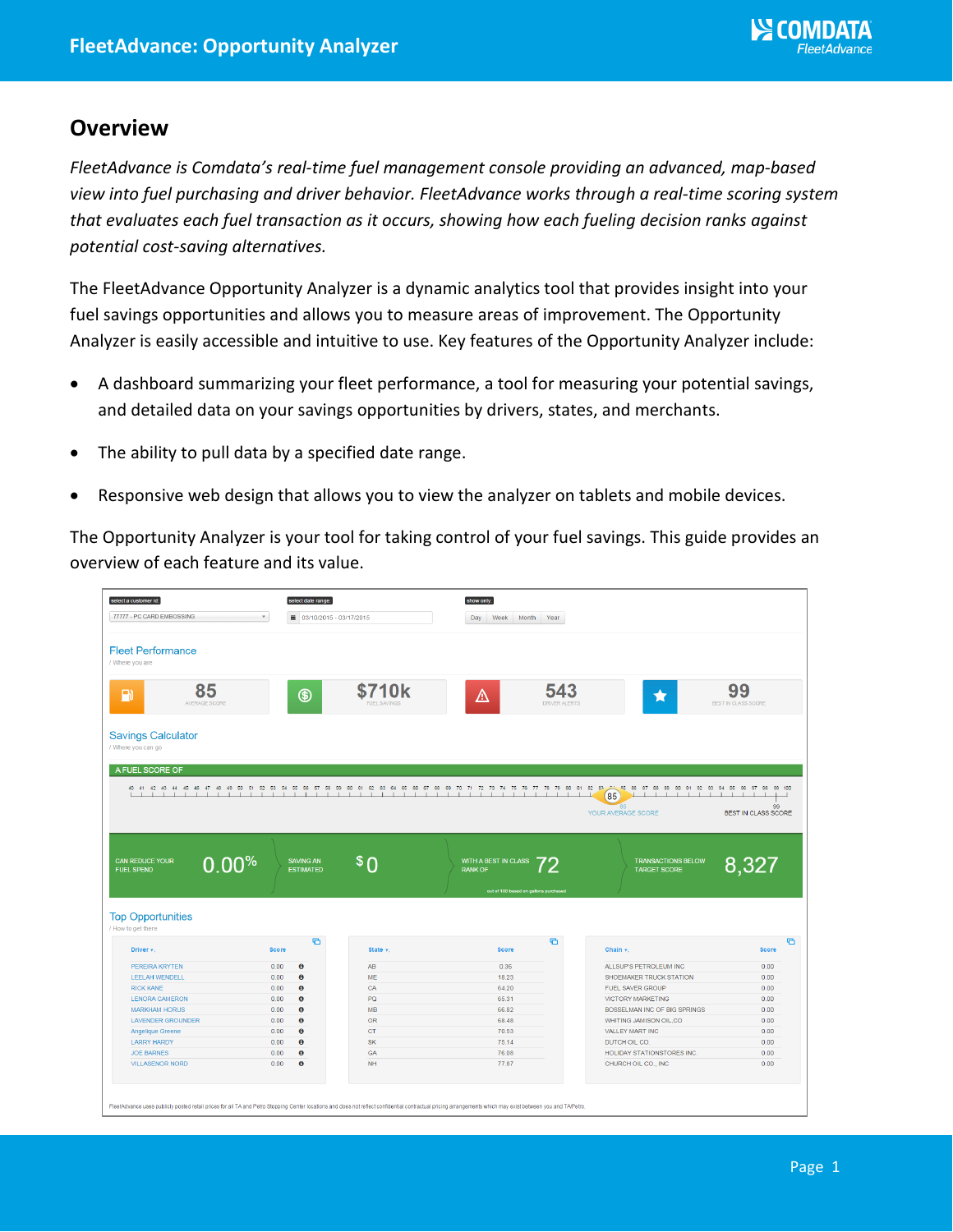## <span id="page-3-0"></span>**Getting Started**

To access the Opportunity Analyzer, log in to iConnectData (ICD) and select (**FleetAdvance QuickLink > Opportunity Analyzer**).

To start using the Opportunity Analyzer, select a customer ID and date range at the top of the page. This offers you a wider view of savings compared to the data on a single day shown on the FleetAdvance console map. *All data displayed in the Opportunity Analyzer is based on your selected date range and customer ID.*

- **Step 1.** Use the drop-down menu to select a customer ID.
- **Step 2.** Enter a date range under **select date range:** in the following format: mm/dd/yyyy mm/dd/yyyy. The date range defaults to the current day and previous seven days. You may also select the date button  $\begin{pmatrix} 1 \ \end{pmatrix}$  or click in the field to display a calendar for date selection. Note that the date range will go back only as far as July 1, 2013.

Use the **Show Only** option to display data for the previous day, week, month, or year.

| select a customer id: | select date range:      | show only:                   |
|-----------------------|-------------------------|------------------------------|
| Select Custl          | 08/07/2014 - 08/14/2014 | Week<br>Year<br>Dav<br>Month |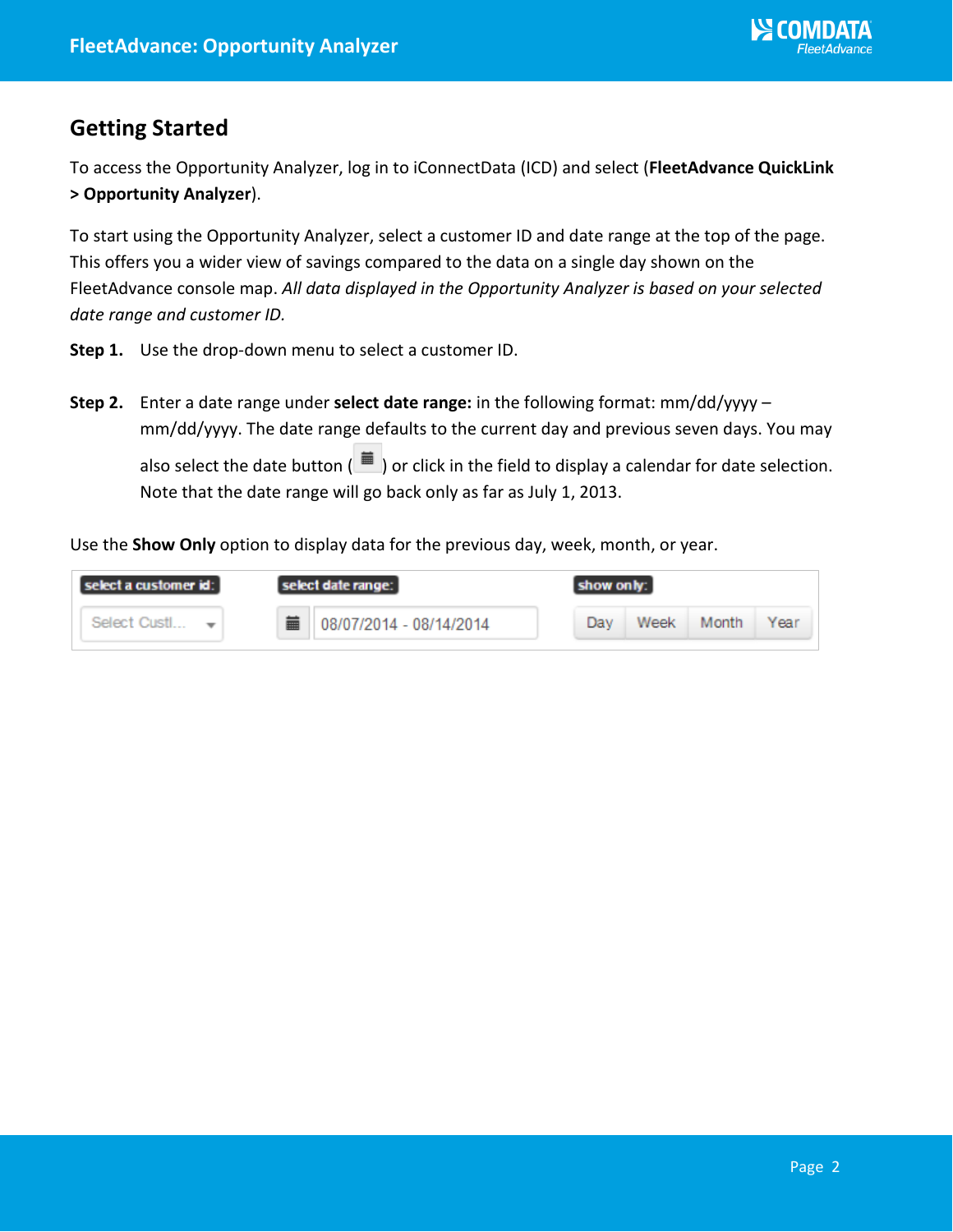## <span id="page-4-0"></span>**Fleet Performance – Where You Are**

The Fleet Performance dashboard summarizes where you currently stand with your fuel savings. For the selected customer ID and date range, it includes the average fuel score, the amount of money saved, the number of alerts received, and the average fuel score of the top performing fleet in your class.



- **1. Average Fuel Score:** The Average Score is a calculation of transaction scores across the selected customer ID for the selected date range. It is similar to the transaction scores you see on the console map denoted by color-coded pins, but is meant for an entire customer ID instead of one single transaction.
- **2. Fuel Savings:** Fuel Savings represents the total dollar value you have saved under the customer ID for the selected date range. It is similar to the Comdata Fuel Savings calculation located on the console map.
- **3. Driver Alerts:** Driver Alerts indicates the number of alerts you have received for low-scoring transactions for the selected date range.
- **4. Best In Class Score:** This number represents the average fuel score of the top 100 performing fleets in your class based on the number of gallons purchased in the selected date range. This not only lets you know the average score of the top-performing fleet, but can also drive motivation to reach that score or go beyond.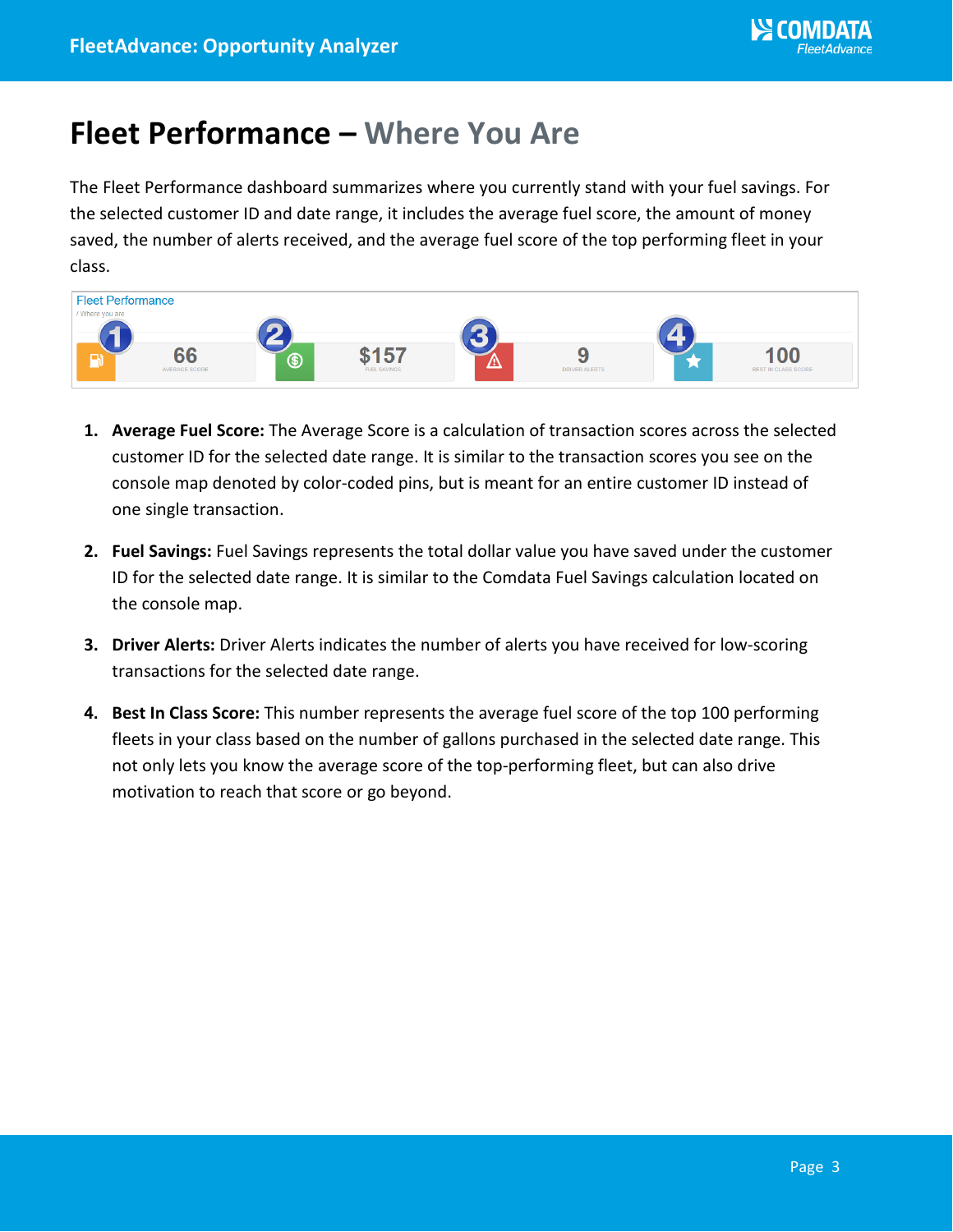## <span id="page-5-0"></span>**Savings Calculator – Where You Could Be**

The Savings Calculator is an adjustable tool that allows you to see your potential fuel savings for each increase in your average fuel score. This is not only helpful in seeing where you could be in the future, but can also provide a motive for reaching better scores.

| <b>Savings Calculator</b><br>/ Where you can go<br>A FUEL SCORE OF |       |                                      |      |                                                                                 |    |                                                                                                                                                                                                                                 |                                   |
|--------------------------------------------------------------------|-------|--------------------------------------|------|---------------------------------------------------------------------------------|----|---------------------------------------------------------------------------------------------------------------------------------------------------------------------------------------------------------------------------------|-----------------------------------|
|                                                                    |       | 5                                    |      | 66<br>YOUR AVERAGE SCORE                                                        | 75 | 20 21 22 23 24 25 26 27 28 29 30 31 32 33 34 35 36 37 38 39 40 41 42 43 44 45 46 47 48 49 50 51 52 53 54 55 56 57 58 59 60 61 62 63 64 65 66 67 68 69 70 71 72 73 74 74 75 78 79 80 81 82 83 84 85 86 87 88 89 90 91 92 93 94 9 | 100<br><b>BEST IN CLASS SCORE</b> |
| <b>CAN REDUCE YOUR</b><br><b>FUEL SPEND</b>                        | 0.70% | <b>SAVING AN</b><br><b>ESTIMATED</b> | \$32 | WITH A BEST IN<br><b>CLASS RANK OF</b><br>out of 100 based on gallons purchased | 76 | <b>TRANSACTIONS BELOW</b><br><b>TARGET SCORE</b>                                                                                                                                                                                |                                   |

**1. Fuel Score Ruler:** Use this tool to select your target fuel score. The ruler should start at 40 points from your current score. For example, if your score is between 70 and 79, the lowest score on the ruler will be 30.

You will see a place marker on your current fuel score. Drag it up the ruler to set your target fuel score and see your potential savings. You can also drag the place marker down the ruler to see how much money you would lose if your score decreases.

- **2. Reduced Fuel Spend:** This is the percentage of fuel spend you could reduce with a higher fuel score. If the place marker is set on your current average fuel score, the reduced fuel spend will be set to 0.
- **3. Estimated Savings:** The estimated savings is the actual dollar value that you could save with a higher fuel score. If the place marker is set on your current fuel score, the estimated savings will be set to 0.
- **4. Best in Class Rank:** This number ranks your fuel score against 100 other fleets making similar gallon purchases. The scaling is 1 to 100 with 1 representing the top rank. For example, if your average fuel score is 79 and you increase it to 84 and the best in class rank increases from 8 to 6, this means that a score of 84 is ranked 6 out of 100 while a score of 79 is ranked 8.
- **5. Transactions Below Target Score:** This is the number of transactions that fall under your selected target fuel score. These transactions are barring you from reaching your targeted score and should be addressed.

**Note:** The savings calculator reads like a sentence: A target score of X will reduce your fuel spend by X%, saving you an estimated \$X with a best in class rank of X and X number of transactions below your targeted score.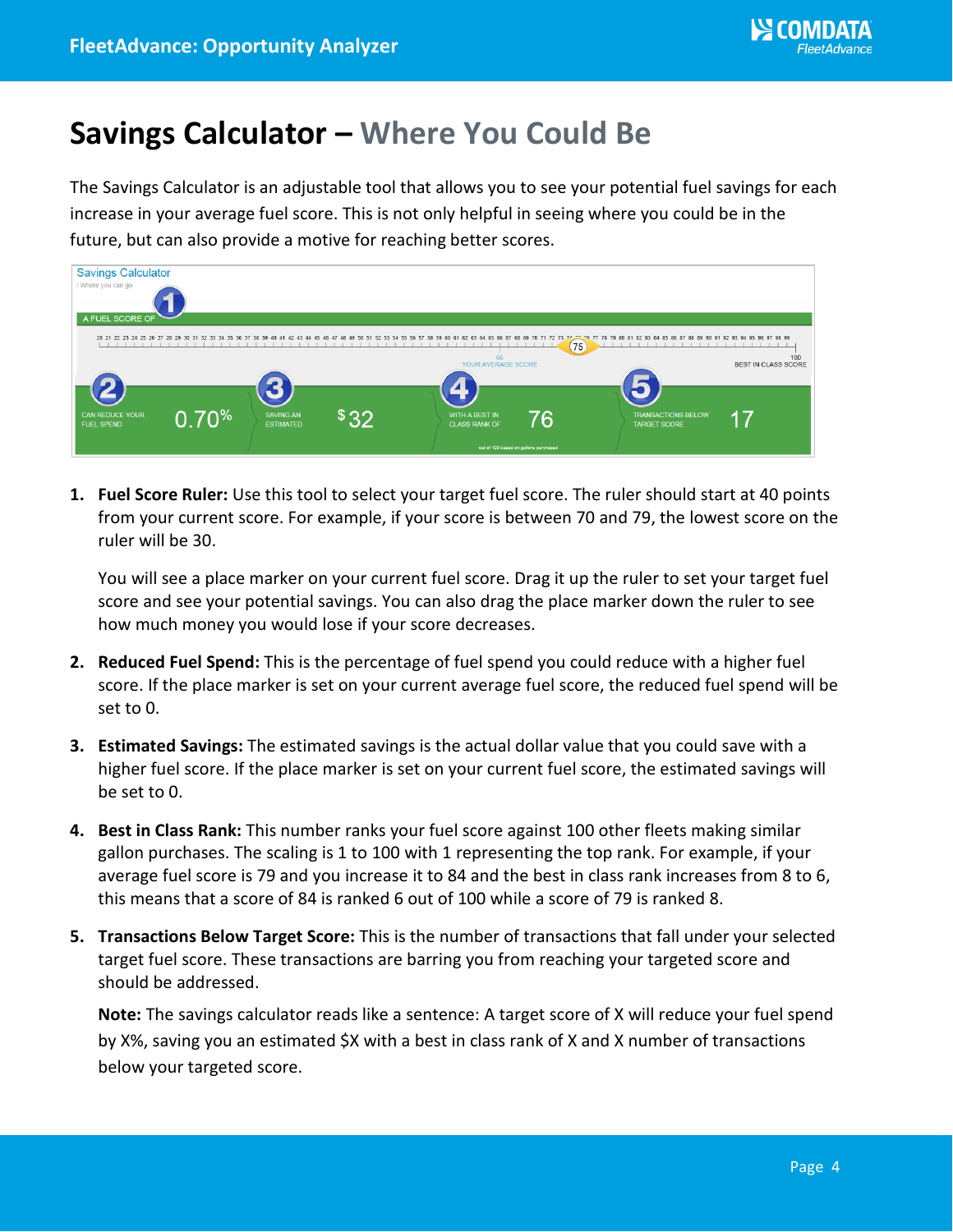## <span id="page-6-0"></span>**Top Opportunities – How to Get There**

The top opportunities section provides scorecards displaying your 10 lowest-performing drivers, states, and merchants under the selected customer ID and date range. With this data, you can identify where you are losing the most money. For more detail on each opportunity, select the window button ( $\Box$ ) in the right corner of each scorecard.

| <b>Top Opportunities</b><br>/ How to get there |              |           |                      |                          |                      |              |
|------------------------------------------------|--------------|-----------|----------------------|--------------------------|----------------------|--------------|
| Driver <sub>v:</sub>                           | <b>Score</b> | <b>P</b>  | State $\mathbf{v}$ : | <b>F</b><br><b>Score</b> | Chain $\mathbf{v}_1$ | <b>Score</b> |
| PEREIRA KRYTEN                                 | 0.36         | $\bullet$ | AB                   | 0.36                     | PETROLEUM INC        | 0.00         |
| <b>LEELAH WENDELL</b>                          | 18.23        | $\bullet$ | <b>ME</b>            | 18.23                    | <b>TRUCK STATION</b> | 0.00         |
| <b>RICK KANE</b>                               | 60.20        | $\bullet$ | CA                   | 64.20                    | <b>FUEL</b>          | 0.00         |

#### **Driver Opportunities**

This section provides a summary of each driver's performance under the selected customer ID. The heading displays your average fuel score and the number of drivers that fall above or below that score. The table lists each driver's performance record, including their transaction amount, gallons purchased, total fuel spend, and average fuel score. To drill down into a driver's individual transactions, select the plus icon ( $\boxplus$ ) next to the Driver ID column.

|             | <b>Driver Opportunities</b>      |                      |                               |                                   |                |                               |                     |                     |  |  |  |
|-------------|----------------------------------|----------------------|-------------------------------|-----------------------------------|----------------|-------------------------------|---------------------|---------------------|--|--|--|
|             |                                  |                      | 3354<br>drivers below average | 85<br>average fuel score          |                | 6003<br>drivers above average |                     |                     |  |  |  |
|             | <b>Driver Id</b>                 | <b>Driver Name</b>   |                               | # Transactions                    | <b>Gallons</b> | <b>Fuel Spend</b>             |                     | Avg Fuel Score      |  |  |  |
| $^{\circ}$  | TUMJO5868                        |                      | <b>JORDAN TUMMLER</b>         |                                   | 288.17         | \$1,152.34                    | 98.32               |                     |  |  |  |
| Θ           | <b>BARNI</b>                     | <b>Nigel Barrett</b> |                               | 5                                 | 553.33         |                               | 98.32<br>\$2,203.76 |                     |  |  |  |
|             | Date                             | Gallons              | <b>Location Name</b>          | <b>Missed Opportunity Dollars</b> |                | <b>Net Price</b>              | Score               | <b>Station Code</b> |  |  |  |
|             | 2015-03-10                       | 125.07               | FLYING #470 HUDSON            | \$1.13                            |                | \$4,099                       | 96.3                | WI587               |  |  |  |
|             | 2015-03-11                       | 128.58               | LOT #402                      | \$0.00                            |                | \$3.899                       | 100                 | WY395               |  |  |  |
|             | 2015-03-12                       | 70.26                | FLYING #742                   | \$0.00                            |                |                               | 100                 | UT222               |  |  |  |
|             | 109.07<br>2015-03-15<br>LOT #246 |                      |                               | \$2.18                            |                |                               | 95.7                | <b>NV016</b>        |  |  |  |
|             | 2015-03-16                       | 120.35               | LOT #402                      | \$0.00                            |                | \$3.959                       | 100                 | WY395               |  |  |  |
| $\bigoplus$ | THEBE6                           | <b>BETTY THE</b>     |                               | 3                                 | 390.03         | \$1,538.81                    | 98.33               |                     |  |  |  |

You can also select the info icon ( $\bigcirc$ ) next to the driver's name on the scorecard. This drill down capability provides a view of the driver's fueling activity, which will help you notice trends that are impacting their score and opportunities for improvement.

| JANE WATSON |         |                      |                                                         |         |              |          |  |
|-------------|---------|----------------------|---------------------------------------------------------|---------|--------------|----------|--|
| Date        | Gallons | <b>Location Name</b> | Missed Opportunity Dollars Net Price Score Station Code |         |              |          |  |
| 2014-04-14  | 20.455  | <b>CIRCLE</b>        | \$0.00                                                  | \$3,319 | 100          | MO000000 |  |
| 2014-04-14  | 27.146  | PLAZA 6              | \$7.57                                                  | \$3,638 | $\mathbf{0}$ | MO000007 |  |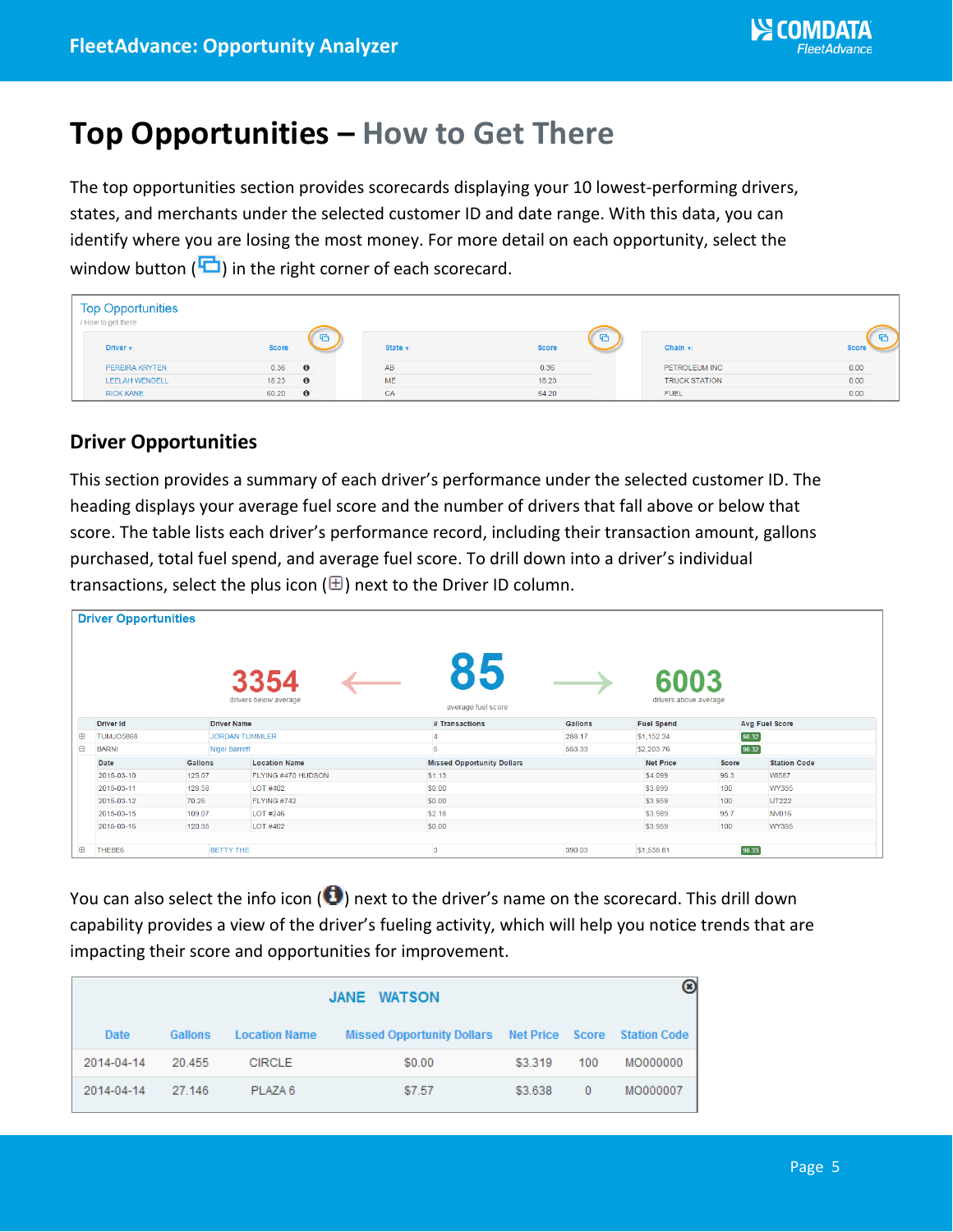Select a driver's name to open the Driver Scorecard, which contains additional details specific to the driver, such as their ranking in the fleet, number of transactions, etc. The details in the Driver Scorecard are dependent on the date range you selected at the top of the page.

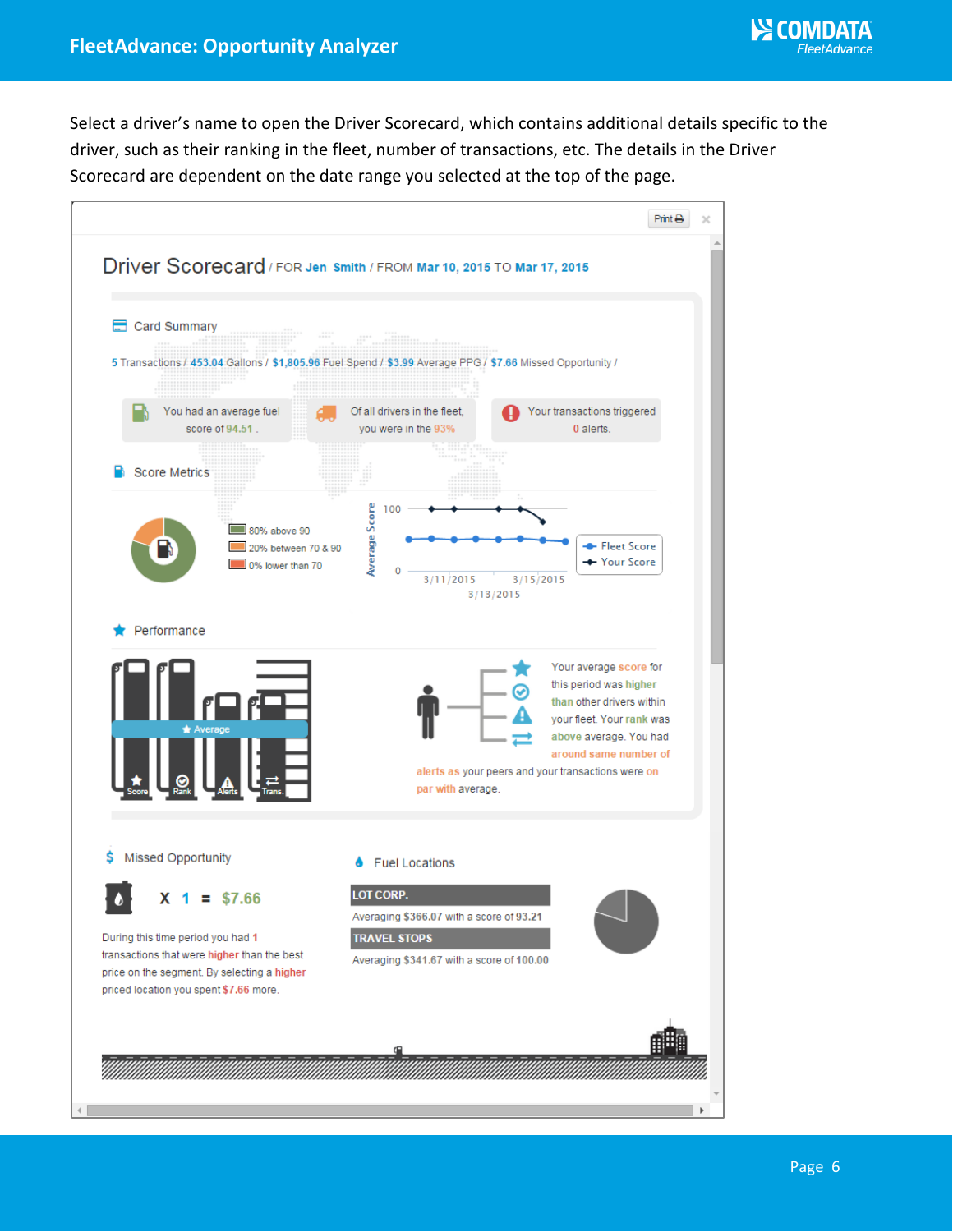#### **Geographic Opportunities**

Geographic Opportunities provides a color-coded view of the states where your drivers have fueled. Each state is colored green, red, or yellow based on the average fuel score. Positioning the cursor over a state reveals its average fuel score and number of transactions.

The table below the map compiles your fuel purchasing activity for each state, including your number of transactions, gallons purchased, average price per gallon, average fuel score, and number of alerts received. The average price per gallon and average fuel score columns can help you determine which states represent your highest fuel costs.